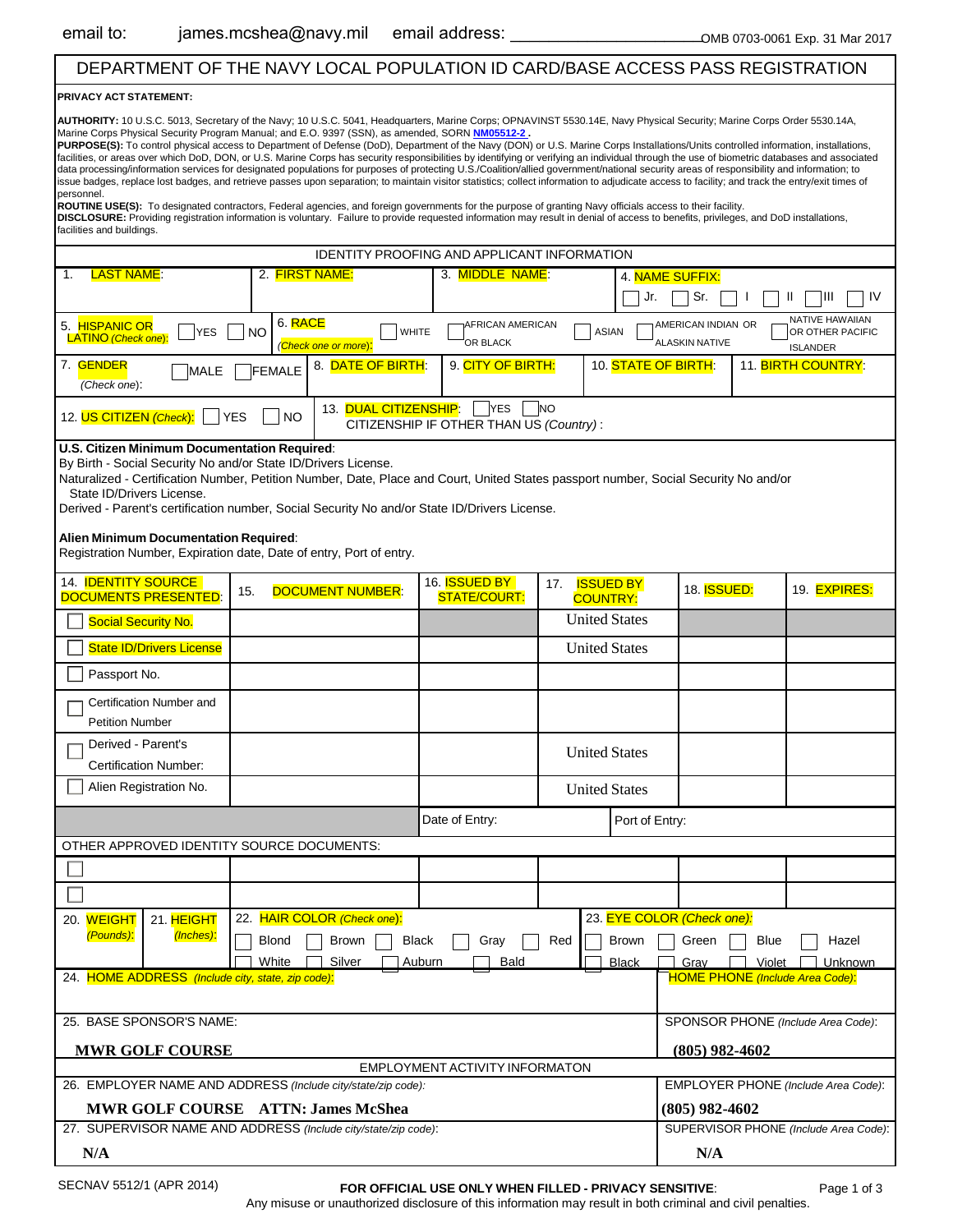| 28. Check the applicable box for WORK HOURS box or check the OTHER box and enter the work hours, then check the applicable for WORK DAYS:                                                                                                                                                                                                                                                                                                                                                                                                                                                                                                                                                                                                                                                                                                                                                                                                                                                                                                                                                                                                                                                                                                                                                                                                                                                                                                                                                                                                                                       |                                                |                                               |                                     |  |
|---------------------------------------------------------------------------------------------------------------------------------------------------------------------------------------------------------------------------------------------------------------------------------------------------------------------------------------------------------------------------------------------------------------------------------------------------------------------------------------------------------------------------------------------------------------------------------------------------------------------------------------------------------------------------------------------------------------------------------------------------------------------------------------------------------------------------------------------------------------------------------------------------------------------------------------------------------------------------------------------------------------------------------------------------------------------------------------------------------------------------------------------------------------------------------------------------------------------------------------------------------------------------------------------------------------------------------------------------------------------------------------------------------------------------------------------------------------------------------------------------------------------------------------------------------------------------------|------------------------------------------------|-----------------------------------------------|-------------------------------------|--|
| $\sqrt{ }$ 0600-1800<br>WORK HOURS:                                                                                                                                                                                                                                                                                                                                                                                                                                                                                                                                                                                                                                                                                                                                                                                                                                                                                                                                                                                                                                                                                                                                                                                                                                                                                                                                                                                                                                                                                                                                             | 0800-1700<br><b>OTHER</b>                      | <b>WORK DAYS:</b><br>SN.<br>м                 | W<br>TH<br>IST                      |  |
|                                                                                                                                                                                                                                                                                                                                                                                                                                                                                                                                                                                                                                                                                                                                                                                                                                                                                                                                                                                                                                                                                                                                                                                                                                                                                                                                                                                                                                                                                                                                                                                 | PRIOR FELONY CONVICTIONS                       |                                               |                                     |  |
| 29. Have you ever been convicted of a Felony?                                                                                                                                                                                                                                                                                                                                                                                                                                                                                                                                                                                                                                                                                                                                                                                                                                                                                                                                                                                                                                                                                                                                                                                                                                                                                                                                                                                                                                                                                                                                   | YES<br> NO                                     | <i>Initial</i>                                |                                     |  |
|                                                                                                                                                                                                                                                                                                                                                                                                                                                                                                                                                                                                                                                                                                                                                                                                                                                                                                                                                                                                                                                                                                                                                                                                                                                                                                                                                                                                                                                                                                                                                                                 | REQUIREMENT TO RETURN LOCAL POPULATION ID CARD |                                               |                                     |  |
| 30. I understand that I am required to return my Local Population Identification Card to the Base Pass Office when it expires or if my employment is<br>terminated for any reason.<br><i>(initial)</i>                                                                                                                                                                                                                                                                                                                                                                                                                                                                                                                                                                                                                                                                                                                                                                                                                                                                                                                                                                                                                                                                                                                                                                                                                                                                                                                                                                          |                                                |                                               |                                     |  |
|                                                                                                                                                                                                                                                                                                                                                                                                                                                                                                                                                                                                                                                                                                                                                                                                                                                                                                                                                                                                                                                                                                                                                                                                                                                                                                                                                                                                                                                                                                                                                                                 | AUTHORIZATION AND RELEASE AND CERTIFICATION    |                                               |                                     |  |
| 31. I hereby authorize the DOD/DON and other authorized Federal agencies to obtain any information required from the Federal government and/or<br>state agencies, including but not limited to, the Federal Bureau of Investigation (FBI), the Defense Security Service (DSS), the U.S. Department of<br>Homeland Security (DHS).                                                                                                                                                                                                                                                                                                                                                                                                                                                                                                                                                                                                                                                                                                                                                                                                                                                                                                                                                                                                                                                                                                                                                                                                                                               |                                                |                                               |                                     |  |
| I have been notified of DON right to perform minimal vetting and fitness determination as a condition of access to DON installation/facilities.<br>understand that I may request a record identifier; the source of the record and that I may obtain records from the State Law Enforcement Office as may<br>be available to me under the law. I also understand that this information will be treated as privileged and confidential information.                                                                                                                                                                                                                                                                                                                                                                                                                                                                                                                                                                                                                                                                                                                                                                                                                                                                                                                                                                                                                                                                                                                              |                                                |                                               |                                     |  |
| I release any individual, including records custodians, any component of the U.S. Government or the individual State Criminal History Repository<br>supplying information, from all liability for damages that may result on account of compliance, or any attempts to comply with this authorization. This<br>release is binding, now and in the future, on my heirs, assigns, associates, and personal representative(s) of any nature. Copies of this authorization<br>that show my signature are as valid as the original release signed by me.                                                                                                                                                                                                                                                                                                                                                                                                                                                                                                                                                                                                                                                                                                                                                                                                                                                                                                                                                                                                                             |                                                |                                               |                                     |  |
| FALSE STATEMENTS ARE PUNISHABLE BY LAW AND COULD RESULT IN FINES AND/OR IMPRISONMENT UP TO FIVE YEARS.                                                                                                                                                                                                                                                                                                                                                                                                                                                                                                                                                                                                                                                                                                                                                                                                                                                                                                                                                                                                                                                                                                                                                                                                                                                                                                                                                                                                                                                                          |                                                |                                               |                                     |  |
| BEFORE SIGNING THIS FORM, REVIEW IT CAREFULLY TO MAKE SURE YOU HAVE ANSWERED ALL QUESTIONS FULLY AND CORRECTLY.                                                                                                                                                                                                                                                                                                                                                                                                                                                                                                                                                                                                                                                                                                                                                                                                                                                                                                                                                                                                                                                                                                                                                                                                                                                                                                                                                                                                                                                                 |                                                |                                               |                                     |  |
| I DECLARE UNDER PENALTY OF PERJURY THAT THE STATEMENTS MADE BY ME ON THIS FORM ARE TRUE, COMPLETE AND CORRECT                                                                                                                                                                                                                                                                                                                                                                                                                                                                                                                                                                                                                                                                                                                                                                                                                                                                                                                                                                                                                                                                                                                                                                                                                                                                                                                                                                                                                                                                   |                                                |                                               |                                     |  |
| DATE <u>____________</u> _____<br><b>SIGNATURE</b><br>FINAL DETERMINATION ON YOUR ACCESS: The Base Commanding Officer has final authority for determination on granting physical access to<br>DON controlled installations/facilities under his/her jurisdiction.                                                                                                                                                                                                                                                                                                                                                                                                                                                                                                                                                                                                                                                                                                                                                                                                                                                                                                                                                                                                                                                                                                                                                                                                                                                                                                               |                                                |                                               |                                     |  |
| BELOW COMPLETED BY BASE REGISTRAR PERSON CONDUCTING IDENTY PROOFING and NCIC CHECK                                                                                                                                                                                                                                                                                                                                                                                                                                                                                                                                                                                                                                                                                                                                                                                                                                                                                                                                                                                                                                                                                                                                                                                                                                                                                                                                                                                                                                                                                              |                                                |                                               |                                     |  |
| 32. INFORMATION VERIFIED BY:                                                                                                                                                                                                                                                                                                                                                                                                                                                                                                                                                                                                                                                                                                                                                                                                                                                                                                                                                                                                                                                                                                                                                                                                                                                                                                                                                                                                                                                                                                                                                    | 33. ENTERED IN C/S SYSTEM BY:                  | 34. PASS ISSUE DATE:                          | 35. PASS EXPIRATION DATE:           |  |
| 36. NCIC CHECK PERFORMED BY:                                                                                                                                                                                                                                                                                                                                                                                                                                                                                                                                                                                                                                                                                                                                                                                                                                                                                                                                                                                                                                                                                                                                                                                                                                                                                                                                                                                                                                                                                                                                                    | 37. RESULTS OF NCIC CHECK:                     |                                               | 38. RESULTS OF LOCAL RECORDS CHECK: |  |
|                                                                                                                                                                                                                                                                                                                                                                                                                                                                                                                                                                                                                                                                                                                                                                                                                                                                                                                                                                                                                                                                                                                                                                                                                                                                                                                                                                                                                                                                                                                                                                                 | NO RECORDS                                     | <b>NO RECORDS</b><br><b>RECORD IDENTIFIER</b> | <b>RECORD IDENTIFIER</b>            |  |
|                                                                                                                                                                                                                                                                                                                                                                                                                                                                                                                                                                                                                                                                                                                                                                                                                                                                                                                                                                                                                                                                                                                                                                                                                                                                                                                                                                                                                                                                                                                                                                                 | <b>RECORD NUMBER:</b>                          | <b>RECORD NUMBER:</b>                         |                                     |  |
| Office of Under Secretary of Defense Directive-Type Memorandum (DTM) 09-012, "Interim Policy Guidance for DoD Physical Access Control,"<br>December 8, 2009. DTM 09-012 requires that DoD installation government representatives query the National Crime Information Center (NCIC) and<br>Terrorist Screening Database to vet the claimed identity and to determine the fitness of non-federal government and non-DoD-issued card holders (i.e.<br>visitors) who are requesting unescorted access to a DoD installation. The minimum criteria to determine the fitness of a visitor is: 1) not on a terrorist<br>watch list; 2) not on an DoD installation debarment list; and 3) not on a FBI National Criminal Information Center (NCIC) felony wants and warrants list.<br>Additionally, SECNAV Memo, Policy for Sex Offender Tracking and Assignment and Access Restrictions within the Department of the Navy, of 7 Oct 08<br>and OPNAVINST 1752.3 established the Navy's policy on sex offenders, requiring Region Commanders (REGCOMs) and Installation Commanding<br>Officers (COs) to prohibit sex offender access to DoN facilities and Navy owned, leased or PPV housing. This form describes the authority and purpose<br>to collect and share the required information; and identifies the applicant/visitor and sponsor; and authorizes the DoD to perform the minimum vetting<br>and fitness determination criteria. A favorable response on the vetting and fitness determination is required to receive access to DOD-controlled<br>installation/facilities. |                                                |                                               |                                     |  |